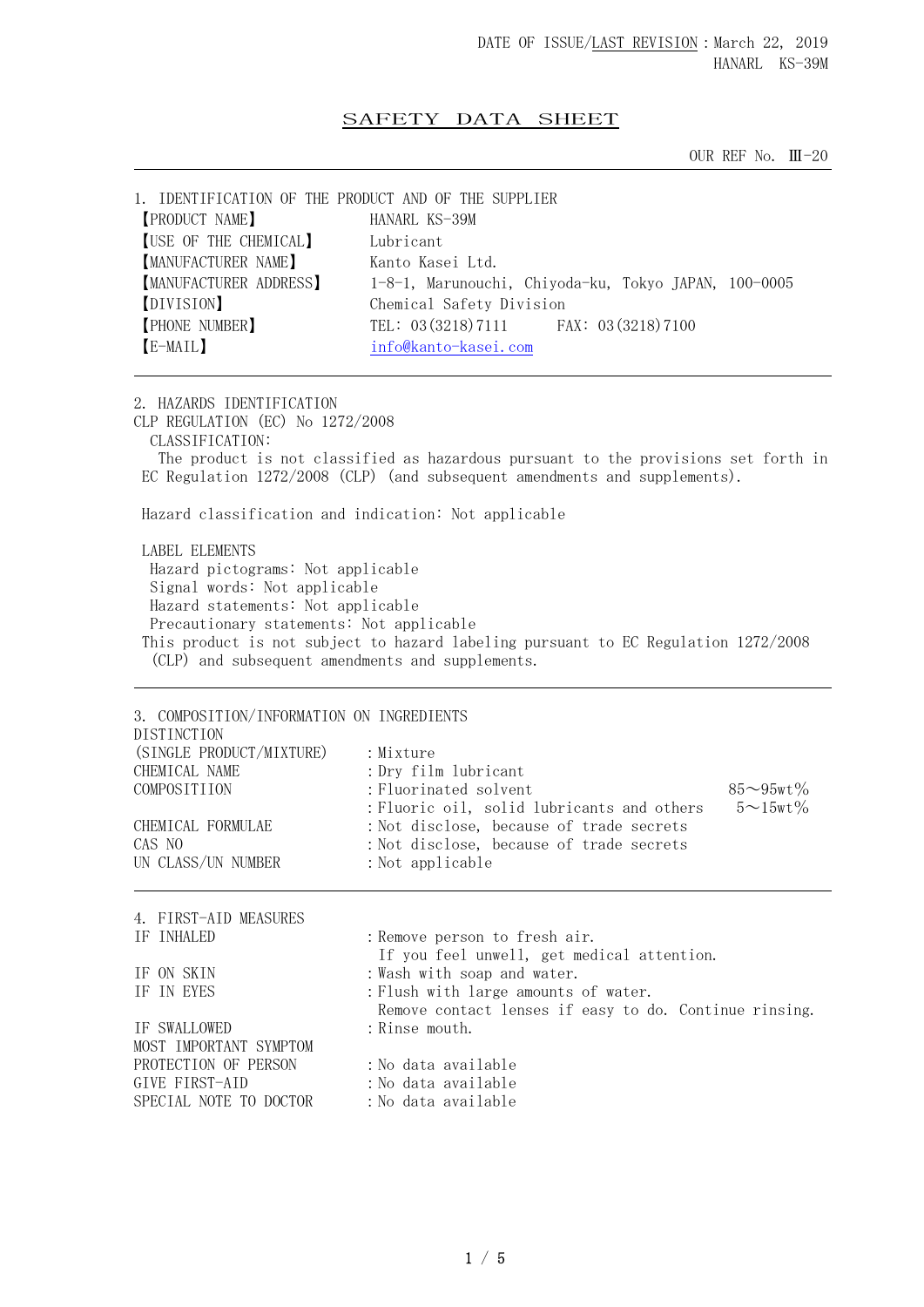| 5. FIRE-FIGHTING MESURES<br>EXTINGUISHING MEDIA<br>PECULIAR HAZARD STATEMENT<br>HAZARDOUS DECOMPOSITION<br>PROTECTION OF THE PERSON<br>EXTINGUISHIES FIRE | : Material will not burn. Use a fire fighting agent<br>suitable for the surrounding fire.<br>: Exposure to extreme heat can give rise to thermal<br>decomposition.<br>: Carbon monoxide, Carbon dioxide, Hydrogen Fluoride,<br>Toxic vapour, gas, particulate.<br>: When firefighting conditions are severe and total<br>thermal decomposition of the product is possible,<br>wear full protective clothing, including helmet,<br>self-contained, positive pressure or pressure demand<br>breathing apparatus, bunker coat and pants, bands<br>around arms, waist and legs, face mask, and protective<br>covering for exposed areas of the head.                             |
|-----------------------------------------------------------------------------------------------------------------------------------------------------------|------------------------------------------------------------------------------------------------------------------------------------------------------------------------------------------------------------------------------------------------------------------------------------------------------------------------------------------------------------------------------------------------------------------------------------------------------------------------------------------------------------------------------------------------------------------------------------------------------------------------------------------------------------------------------|
| 6. ACCIDENTAL RELEASE MEASURES<br>PERSONAL PRECAUTIONS<br>ENVIRONMENTAL PRECAUTIONS<br>METHODS FOR CONTAINMENT                                            | : Evacuate area. Ventilate the area with fresh air.<br>: For large spill, or spills in confined spaces, provide<br>mechanical ventilation to disperse or exhaust vapors,<br>in accordance with good industrial hygiene practice.<br>: Observe precautions from other sections.<br>: Avoid release to the environment. For larger spills,<br>cover drains and build dikes to prevent entry into<br>sewer systems or bodies of water.                                                                                                                                                                                                                                          |
| AND CLEANING UP                                                                                                                                           | : Contain spill. Working from around the edges of the<br>spill inward, cover with bentonite, vermiculite, or<br>commercially available inorganic absorbent material.<br>: Mix in sufficient absorbent until it appears dry.<br>: Collect as much of the spilled material as possible.<br>: Place in a closed container approved for transportation<br>by appropriate authorities.<br>: Clean up residue with an appropriate solvent selected<br>by a qualified and authorized person.<br>: Ventilate the area with fresh air.<br>: Dispose of collected material as soon as possible in<br>accordance with applicable local/regional/national/<br>international regulations. |
| 7. HANDLING AND STORAGE<br><b>HANDLING</b>                                                                                                                | : Do not breathe thermal decomposition products.<br>:Avoid skin contact with hot material.<br>: For industrial or professional use only.<br>: Do not eat, drink or smoke when using this product.<br>: Wash thoroughly after handling.<br>: Avoid release to the environment.<br>: Avoid contact with oxidizing agents                                                                                                                                                                                                                                                                                                                                                       |
| <b>STORAGE</b>                                                                                                                                            | (ex. chlorine, chromic acid etc.)<br>: Store in a well-ventilated place.<br>: Keep container tightly closed.<br>: Store away from heat, acids, strong bases, oxidizing<br>agents.                                                                                                                                                                                                                                                                                                                                                                                                                                                                                            |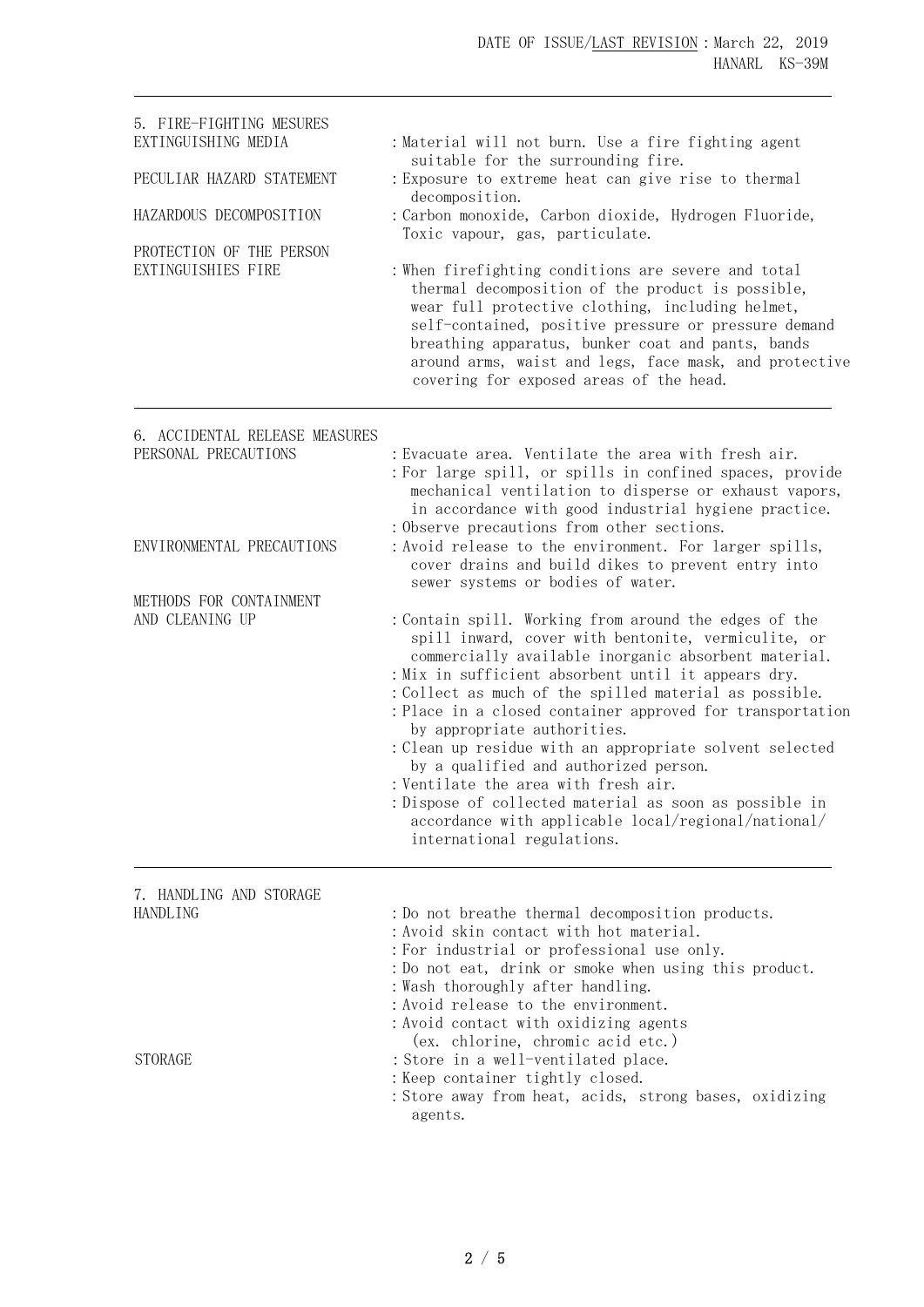| 8. EXPOSURE CONTROLS/PERSONAL PROTECTION |                                                     |
|------------------------------------------|-----------------------------------------------------|
| EQUIPMENT MESURES                        | : Provide appropriate local exhaust when product is |
|                                          | heated.                                             |
| MANAGEMENT CONCENTRAITON                 | : Not established                                   |
| ALLOWABLE CONCENTRATION                  | : Not established                                   |
|                                          | : ACGIH Not established                             |
| PROTECTION                               |                                                     |
| RESPIRATORY PROTECTION                   | : If necessary, wear hazard mask.                   |
| HAND PROTECTION                          | : Select and use gloves and/or protective clothing  |
|                                          | : Gloves made from the following material(s) are    |
|                                          | recommended: Nitrile Rubber                         |
| EYE PROTECTION                           | : None required.                                    |
| SKIN PROTECTION                          | : Protective clothing                               |
| APPROPRIATE SANITARY                     |                                                     |
| REQUIREMENT                              | : Remove dirty clothes, wash completely and reuse.  |

|  |  |  |  | 9. PHYSICAL AND CHEMICAL PROPERTIES |
|--|--|--|--|-------------------------------------|
|--|--|--|--|-------------------------------------|

| <b>APPEARANCE</b>            | : Liquid                                              |  |  |  |  |
|------------------------------|-------------------------------------------------------|--|--|--|--|
| COLOR                        | : Red purple (red $\sim$ wine red)                    |  |  |  |  |
| <b>ODOR</b>                  | : Odorless                                            |  |  |  |  |
| pH                           | : No data                                             |  |  |  |  |
| MELTING POINT/FREEZING POINT | : No data                                             |  |  |  |  |
| INITIAL BOILING POINT        |                                                       |  |  |  |  |
| AND BOILING                  | $:95^{\circ}\text{C}$                                 |  |  |  |  |
| FLASH POINT                  | : Not applicable                                      |  |  |  |  |
|                              | Does not flash                                        |  |  |  |  |
| UPPER/LOWER FLAMMABILITY     |                                                       |  |  |  |  |
| OR EXPLOSIVE LIMITS          | : Not applicable                                      |  |  |  |  |
| <b>VAPOR PRESSURE</b>        | $: 6, 746.1$ Pa $(20^{\circ}\text{C})$                |  |  |  |  |
| VAPOR DENSITY                | : 14                                                  |  |  |  |  |
| RELATIVE DENSITY (WATER=1)   | : Approx. 1.8                                         |  |  |  |  |
| SOLUBILITY                   | : Insoluble<br>:Water                                 |  |  |  |  |
|                              | Other solvent : Insoluble                             |  |  |  |  |
| AUTO-IGNITION TEMPERATURE    | : No data                                             |  |  |  |  |
| DECOMPOSITION TEMPERATURE    | : Not applicable                                      |  |  |  |  |
| VISCOSITY                    | :No data                                              |  |  |  |  |
|                              | * These data except for appearance are about solvent. |  |  |  |  |
|                              |                                                       |  |  |  |  |

| 10. STABILITY AND REACTIVITY |
|------------------------------|
| <b>STABILITY</b>             |
| POSSIBILITY OF HAZARDOUS     |
| <b>REACTIONS</b>             |
| CONDITIONS TO AVOID          |
| INCOMPATIBLE MATERIALS       |
| HAZARDOUS DECOMPOSITION      |
| PRODUCTS                     |
| <b>OTHER</b>                 |
|                              |

: Stability at room temperature

: Hazardous polymerisation will not occur.

- : None known.
- : None known.

: None known.

: If the product is exposed to extreme condition of heat from misuse or equipment failure, toxic decomposition products that include hydrogen fluoride and perfluoroisobutylene can occur.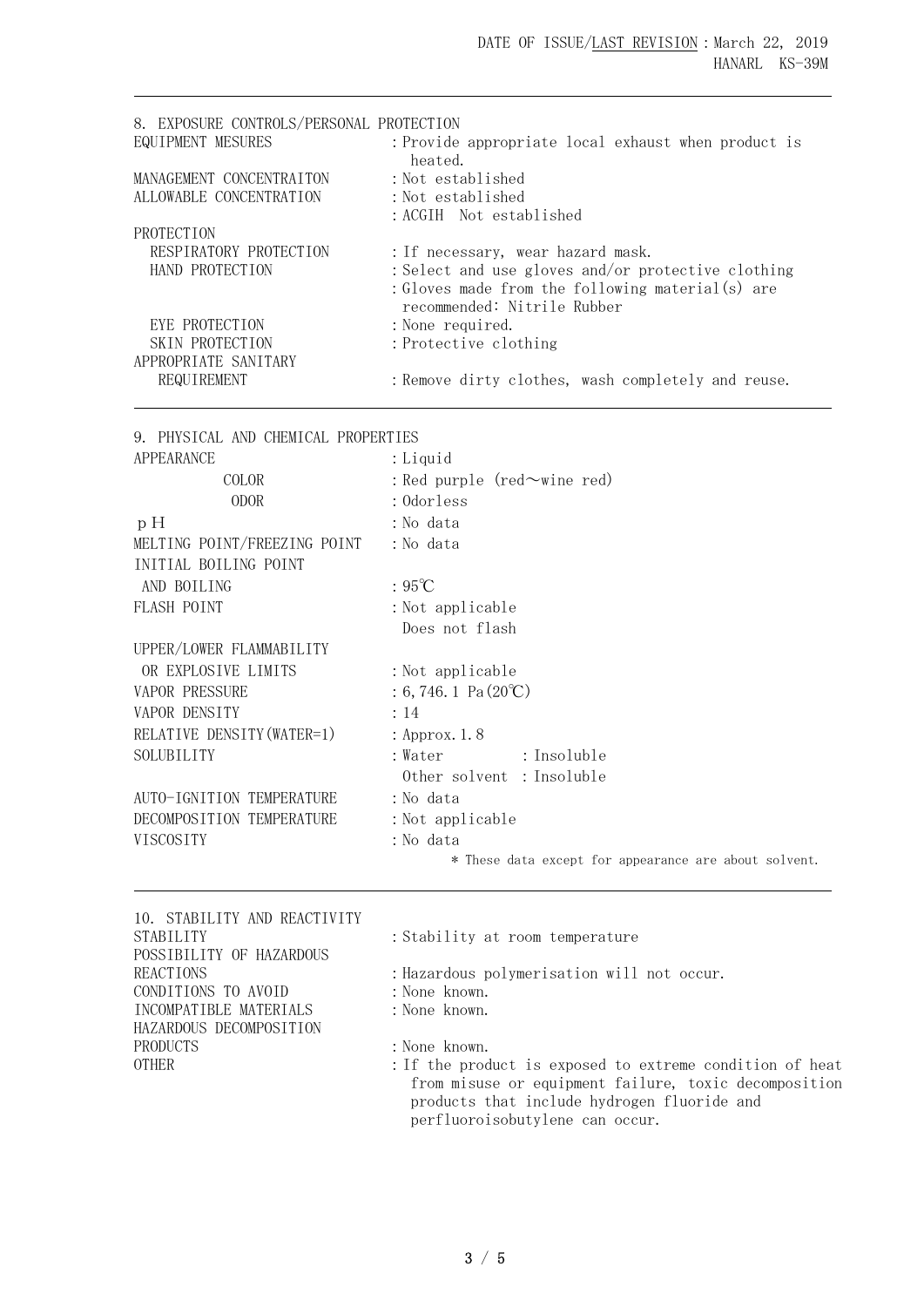| 11. TOXICOLOGICAL INFORMATION |                                                                                                                                                                |
|-------------------------------|----------------------------------------------------------------------------------------------------------------------------------------------------------------|
| ACUTE TOXICITY                | : Oral : rat : LD50 > 2,000 mg/kg<br>Dermal: LD50 estimated to be $>$ 5,000 mg/kg<br>Inhalation (vapor) : rat : LC50 > 20.6 mg/l<br>Inhalation(mist) : No data |
| SKIN CORROSION/IRRITATION     | : Rabbit: No significant irritation                                                                                                                            |
| SERIOUS EYE DANAGE/           |                                                                                                                                                                |
| IRRITATION                    | : Rabbit: No significant irritation                                                                                                                            |
| RESPIRATORY OR SKIN           |                                                                                                                                                                |
| SENSITIZATION                 | : No data                                                                                                                                                      |
| GERM CELL MUTAGENICITY        | : Not mutagenic                                                                                                                                                |
| CARCINOGENICITY               | : No data available                                                                                                                                            |
| REPRODUCTIVE TOXICITY         | : No data available                                                                                                                                            |
| STOT-single exposure          | : No data available                                                                                                                                            |
| STOT-repeated exposure        | : No data available                                                                                                                                            |
| ASPIRATION HAZARD             | :No data available                                                                                                                                             |

| 12. ECOLOGICAL INFORMATION |                        |                     |
|----------------------------|------------------------|---------------------|
| ACUATIC TOXICITY           | ACUTE                  | : No toxicity       |
|                            | CHARONIC : No toxicity |                     |
| PERSISTENCE/DEGRADABILITY  |                        | :No data available  |
| BIOACCUMULATIVE POTENTIAL  |                        | : No data available |
| MOBILITY IN SOIL           |                        | : No data available |
| OTHER ADVERSE EFFECTS      |                        | : No data available |
|                            |                        |                     |

13. DISPOSAL CONSIDERATIONS

Disposal methods

Dispose of contents/ container in accordance with the local/regional/national/ international regulations.

- :Dispose of waste product in a permitted industrial waste facility. Combustion products will include HF. Facility must be capable of handling halogenated materials.
- :Empty drums/barrels/containers used for transporting and handling hazardous chemicals (chemical substances/mixtures/preparations classified as Hazardous as per applicable regulations) shall be considered, stored, treated & disposed of as hazardous wastes unless otherwise defined by applicable waste regulations. :Consult with the respective regulating authorities to determine the available
- treatment and disposal facilities.

EPA Hazardous Waste Number (RCRA): Not regulated

## 14. TRANSPORT INFORMATION

Not classified as dangerous in all means of transport regulations, including air, sea and land.

| INTERNATIANAL REGULATIONS    |                                                                                   |
|------------------------------|-----------------------------------------------------------------------------------|
| FOR TRANSPORT                | : Not regulated (Not dangerous)                                                   |
| UN CLASS                     | : Not applicable                                                                  |
| UN NUMBER                    | $:$ Not applicable                                                                |
| PRODUCT NAME                 | $:$ Not applicable                                                                |
| CONTAINER GRADE              | $:$ Not applicable                                                                |
| SEAWATER POLLUTION MATERIAL  | : None                                                                            |
| SPECIFIC SECURITY PRECAUTION |                                                                                   |
|                              | AND CONDITION OF TRANSPORTATION: The container is avoided direct sunlight, and it |
|                              | loads so as not to be damaged, corroded and leak.                                 |
|                              | The collapse of cargo piles is prevented surely.                                  |
|                              | : Don't pile the heavy load.                                                      |